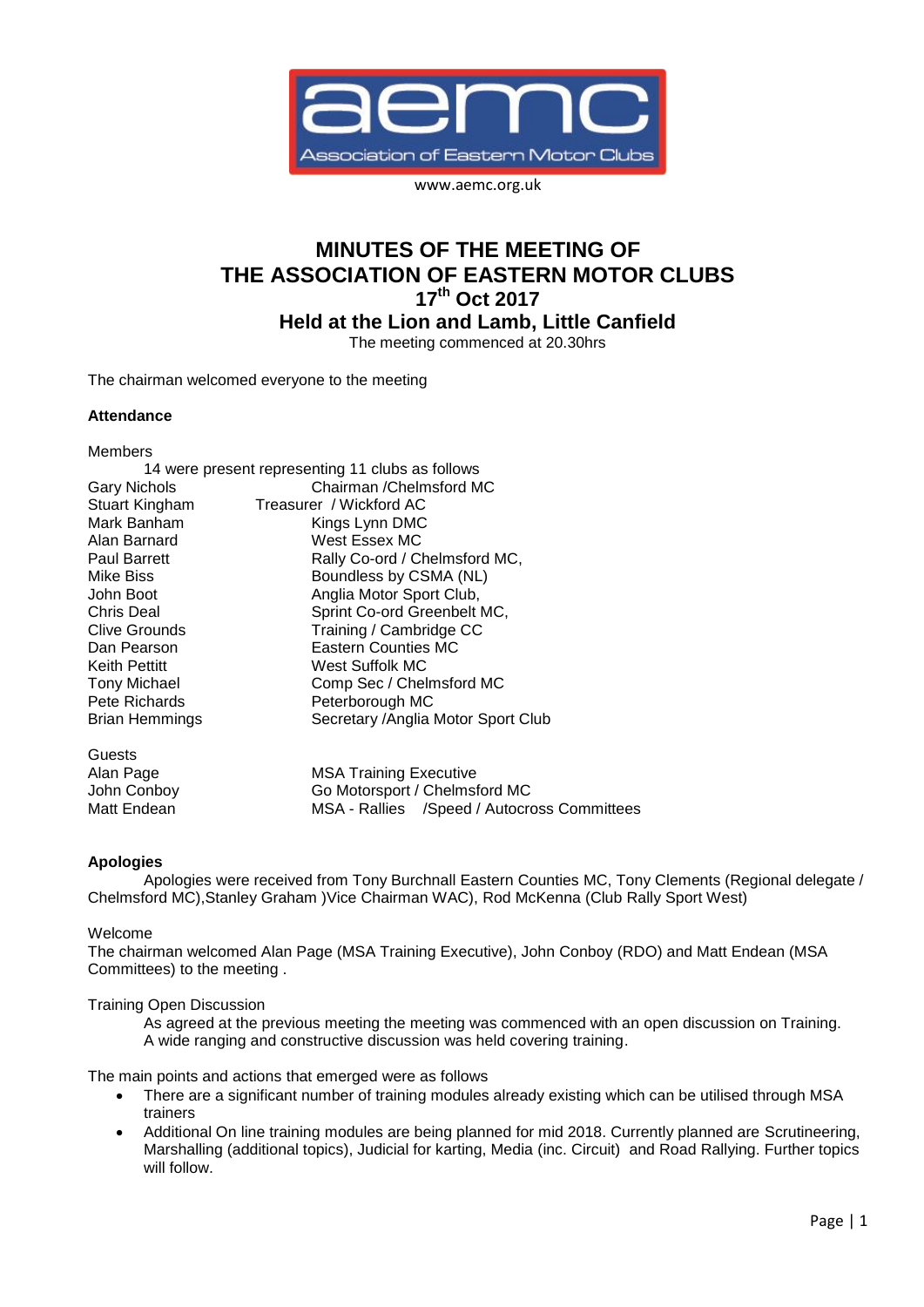- "How to guides" are being considered as an approach to providing focused easy to use guidance on appropriate topics.
- When clubs identify training needs that can't immediately be met these should be addressed to the association trainers or direct to the MSA training group to determine if a solution either is or can be made available. The RDO can also be a point of contact.
- Plans for the AEMC Rally Marshals Training Day (Feb 2018) are progressing well. Plans are being implemented to encourage attendees to attend different sessions within the day.
	- Regions and clubs have an important part to play in provding training to meet clubs and members needs It would be an advantage if regions had a mechanism to record training undertaken in order to support planning and any future requirements for information.
		- $\circ$  Anglia Motor Sport are in putting together a training session to support organisers of club level "grass roots" events. Its planned to run two sessions in early 2018. It will be available to all if required
		- o A video on scrutineering for Targa rallies has been created for AMSC clubs and is generally available on You Tube.
- Race marshalling groups have been very successful at offering "taster days" to new marshals
	- $\circ$  It was agreed that this idea would be trialled at the Brands and Snetterton Stage Rallies in Jan and Feb 2018
- It was highlighted that training is also appropriate for competitors including not only performance coaching but also organisational awareness (how the events works, content of SRs etc.)

Specific Actions Identified

- Alan Page to follow up on a number of points
- Feb. marshals training day to be held
- Rally "taster days" for marshals / organisers to be arranged for Brands and Snetterton
- AMSC grass roots training to be completed and held
- Awareness of Targa Scrutineering video to be made more widespread
- Clubs to consider whether they should have an agenda item at their committee meetings on training /development in order to maintain awareness.
- A similar open discussion to this to become an annual event at AEMC meetings.

# **General Meeting**

### **Previous Minutes**

The minutes of the meeting held on Tuesday the 18<sup>th</sup> July 2017 were reviewed and unanimously agreed to be a true representation of the meeting. The adoption of the minutes was proposed by Cambridge Car Club (Clive Grounds), and seconded by West Suffolk MC (Keith Pettitt)

#### **Matters arising**

Stage rally championship – The championship coordinator reported that after discussions it had been decided that the format / timing would remain unaltered with the championship running from start Jan. to end Dec.

Sprint Championship - The review of ongoing series and ways to encourage competitors is ongoing.

Targa Rules – AMSC reported back that the question of consistency of approach particularly with reference to scrutineering on targa rallies had been addressed and a standard approach agreed. In order to facilitate communication to everyone and specifically competitors a video explaining the basic requirements and the scrutineering process had been created. The video is referenced by all AMSC events and is available on You **Tube** 

#### **Chairman's Report**

The chairman indicated that following the successful training discussion there wasn't a significant amount to add. He indicated that there were changes being planned to the annual MSA seminars. Al Page confirmed that a change in format was being planned for 2019 with 2018 continuing as a transition year.

# **Treasurers Report**

The current account balances stand at £11,566. The Rally sponsorship money is still outstanding although it is understood that this is being actively progressed.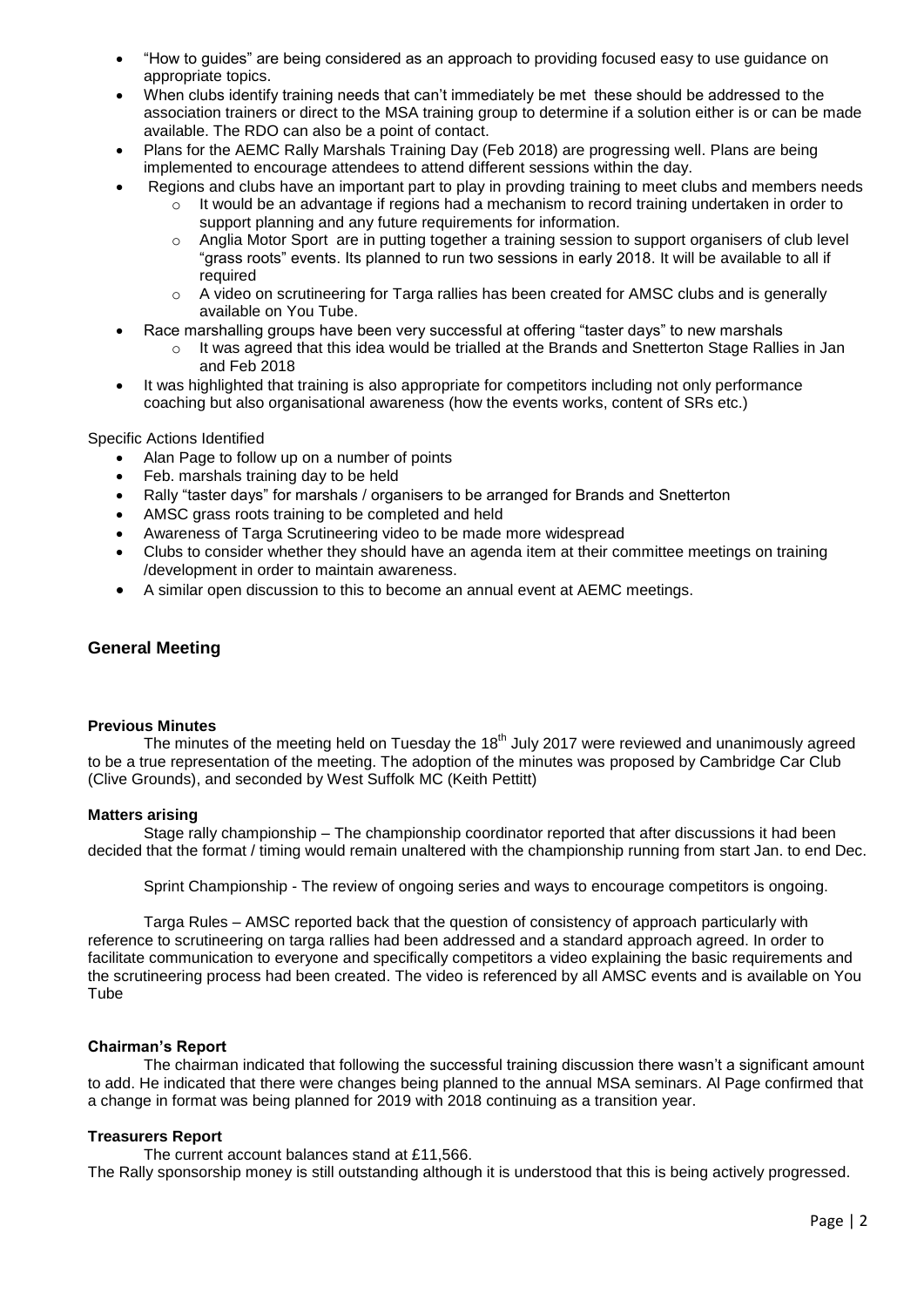The reformatted annual financial statement had been distributed shortly after the previous meeting. As there had been no queries or issues raised it was proposed that acceptance of these accounts should be confirmed. This was proposed by Chelmsford (Paul Barrett), seconded by Boundless (Mike Biss) and agreed by the meeting. A small number of club renewals remain outstanding. These are currently being successfully progressed.

## **Secretary's report**

Applications.

No applications for membership had been received.

Correspondence received

Copies of minutes and notices from the MSA, other associations and monthly newsletters from Sevenoaks and District MC have been received.

Confirmation of forestry allocations for 2018 had also been received.

Members were reminded that nominations for Club and Volunteer of the Year needed to be submitted within the next few weeks.

The members of the sprint and road rally teams that had represented the association in the inter association events finishing first and third (by 23 secs.) respectively were thanked and congratulated.

In order to ensure that communications are going to the right people clubs were reminded to ensure that any changes to their officials are notified to the secretary.

# **Reports**

.

# **Stage Rally Championship**

The 2017 championship continues to run successfully with the final round due at Rockingham in Dec. As previously noted it has been decided that the 2018 championship will continue based on a January start and Dec completion. Adjustment of some event dates will to a certain degree close some of the gaps experienced in 2017.

Sponsorship for 2018 is still under negotiation although it is agreed that any change from this year would not inhibit the running of the championship.

# **Sprint Championship**

The championship has progressed successfully with one round left in 2017.

Competitors and organisers have been approached with regard to the approach and structure of the championship for 2018. On review of comments and inputs the conclusion reached is that events that offer perceived "value for money" with an emphasis on maximised "track" time are likely to be the most popular.

A list of the proposed dates for the 2018 championship was distributed

# **MSA / Regional Committee**

A report from the Regional Committee meeting had been circulated prior to the meeting. There were no questions or issues raised.

Alan Page and Matt Endean provided an update on a number of MSA matters as follows.

- The opportunity for Training for Road Rally Clerks is being progressed.
- Safety requirements for road rallies is being reviewed to ensure that they are in keeping with current thinking.
- The FAI in Scotland has completed its gathering of evidence and is now considering the outcome. It is anticipated that the results and recommendations will be published by the end of November.
	- $\circ$  While it is understood that recommendations could be far reaching it is believed the sheriff as the presiding officer has a very good understanding of the current position and accepts the strengths of the current primarily volunteer organisations involved.
- Dave Richards who will take over as MSA Chairman at the end of the year has visited Colnbrook and has already started the process of familiarisation as a preliminary to transition.
- There will be a change to the process for agreeing championship regulations for 2018 whereby the onus on ensuring they are correct will rest with the originating organisations. This is intended to streamline the process and avoid the delays in authorisation experienced this year.
- A point was raised from the meeting that early nomination of MSA stewards for events makes it simpler for organisers.